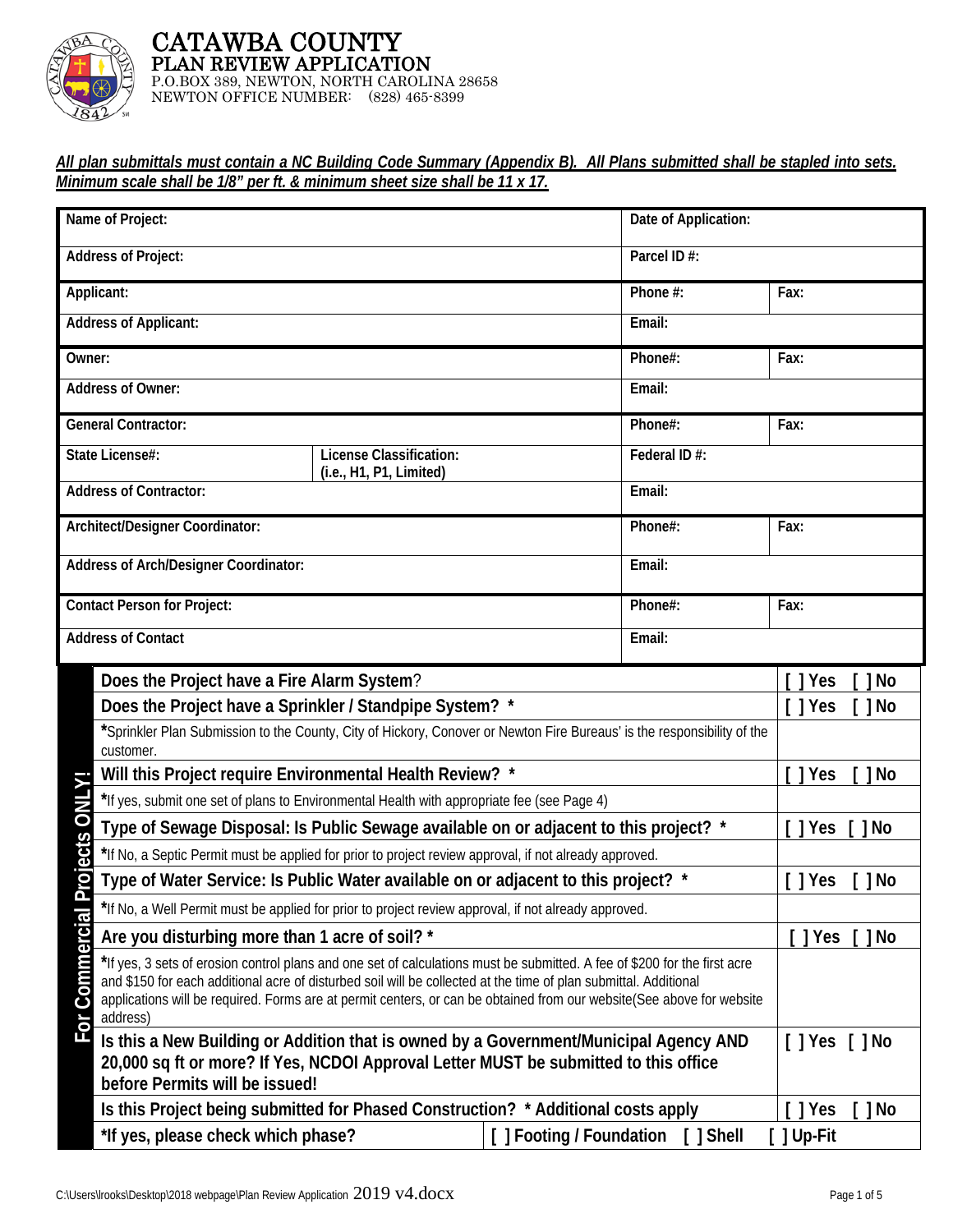

# **CATAWBA COUNTY<br>PLAN REVIEW APPLICATION**<br>p.o.box 389, newton, north carolina 28658

NEWTON OFFICE NUMBER: (828) 465-8399

| Describe work to be done under this Permit                                                                                                                                                                                                                                                                                                                                                                                                                                                                                                                                                                                                           |                                                           |                      |                                                                                                               |  |
|------------------------------------------------------------------------------------------------------------------------------------------------------------------------------------------------------------------------------------------------------------------------------------------------------------------------------------------------------------------------------------------------------------------------------------------------------------------------------------------------------------------------------------------------------------------------------------------------------------------------------------------------------|-----------------------------------------------------------|----------------------|---------------------------------------------------------------------------------------------------------------|--|
|                                                                                                                                                                                                                                                                                                                                                                                                                                                                                                                                                                                                                                                      |                                                           |                      |                                                                                                               |  |
|                                                                                                                                                                                                                                                                                                                                                                                                                                                                                                                                                                                                                                                      |                                                           |                      |                                                                                                               |  |
| <b>DESCRIPTION OF WORK</b>                                                                                                                                                                                                                                                                                                                                                                                                                                                                                                                                                                                                                           |                                                           |                      |                                                                                                               |  |
| New Building<br>Alteration<br>Addition                                                                                                                                                                                                                                                                                                                                                                                                                                                                                                                                                                                                               | Mixed Add/Alter                                           | Demolition           | Modular                                                                                                       |  |
| <b>Interior Demo</b><br>Re-Roof<br>Pier                                                                                                                                                                                                                                                                                                                                                                                                                                                                                                                                                                                                              | Repairs                                                   | <b>Swimming Pool</b> |                                                                                                               |  |
| Footing/Found<br>Shell-In<br>Up-fit                                                                                                                                                                                                                                                                                                                                                                                                                                                                                                                                                                                                                  | <b>Retaining Wall</b>                                     | Solar                | Townhouse                                                                                                     |  |
| <b>Building</b><br><b>TRADES NEEDED FOR PROJECT:</b>                                                                                                                                                                                                                                                                                                                                                                                                                                                                                                                                                                                                 | Electrical                                                | Mechanical           | Plumbing                                                                                                      |  |
| Fees are based upon square footage.                                                                                                                                                                                                                                                                                                                                                                                                                                                                                                                                                                                                                  |                                                           |                      |                                                                                                               |  |
| NEW BUILDING SQUARE FOOTAGE: _________                                                                                                                                                                                                                                                                                                                                                                                                                                                                                                                                                                                                               | ADDITION TO EXISTING BUILDING SQUARE FOOTAGE: ___________ |                      |                                                                                                               |  |
| ALTERATION to an existing building, SQUARE FOOTAGE OF THE PROJECT?                                                                                                                                                                                                                                                                                                                                                                                                                                                                                                                                                                                   |                                                           |                      |                                                                                                               |  |
| If you are using the Existing Building Code and the Work Area Compliance Method, attach the Decision Diagram indicating the path used for the design of<br>the project. Web Address and Path to locate Decision Diagram: http://www.ncdoi.com OSFM, Engineering and Codes, Code Enforcement Resources,<br>Design Tools, NC Existing Building Code, Decision Diagram<br>If you are using the Existing Building Code and Chapter 14. Web Address and Path to locate Evaluation Spreadsheet: http://www.ncdoi.com OSFM,<br>Engineering and Codes, Code Enforcement Resources, Design Tools, NC Existing Building Code Chapter 14 Evaluation Spreadsheet |                                                           |                      |                                                                                                               |  |
| I hereby certify that all information in this application is correct and all work will comply with the State Building Codes and all other applicable State and<br>local laws and ordinances and regulations. I understand that a Certificate of Occupancy is required prior to occupying the premises and the Building<br>Services Department will be notified of any changes in the approved plans and specifications for the project permitted herein.                                                                                                                                                                                             |                                                           |                      |                                                                                                               |  |
| Revised plans: Once plans have been approved for permitting, any changes to the approved plans shall be submitted for plan review as a<br>Revision. Along with the Revised sheets, the designer will need to provide a statement indicating the changes that are proposed.<br>Revisions will not be accepted without this Scope of Changes.                                                                                                                                                                                                                                                                                                          |                                                           |                      |                                                                                                               |  |
| **If this project is a Change of Occupancy to a Mixed-Use Residential/Commercial, prior to plan review submittal a site visit between the plan<br>reviewer and Architect must be arranged and completed. ** __________ (initial)                                                                                                                                                                                                                                                                                                                                                                                                                     |                                                           |                      |                                                                                                               |  |
| <b>Applicant / Contact Person Signature</b>                                                                                                                                                                                                                                                                                                                                                                                                                                                                                                                                                                                                          | <b>Print Name</b>                                         |                      | Date                                                                                                          |  |
|                                                                                                                                                                                                                                                                                                                                                                                                                                                                                                                                                                                                                                                      |                                                           |                      | Phone # 2009 and 2009 and 2009 and 2009 and 2009 and 2009 and 2009 and 2009 and 2009 and 2009 and 2009 and 20 |  |
| *Email Address:                                                                                                                                                                                                                                                                                                                                                                                                                                                                                                                                                                                                                                      |                                                           |                      |                                                                                                               |  |
| ****Incomplete Applications will be returned for remainder of information***                                                                                                                                                                                                                                                                                                                                                                                                                                                                                                                                                                         |                                                           |                      |                                                                                                               |  |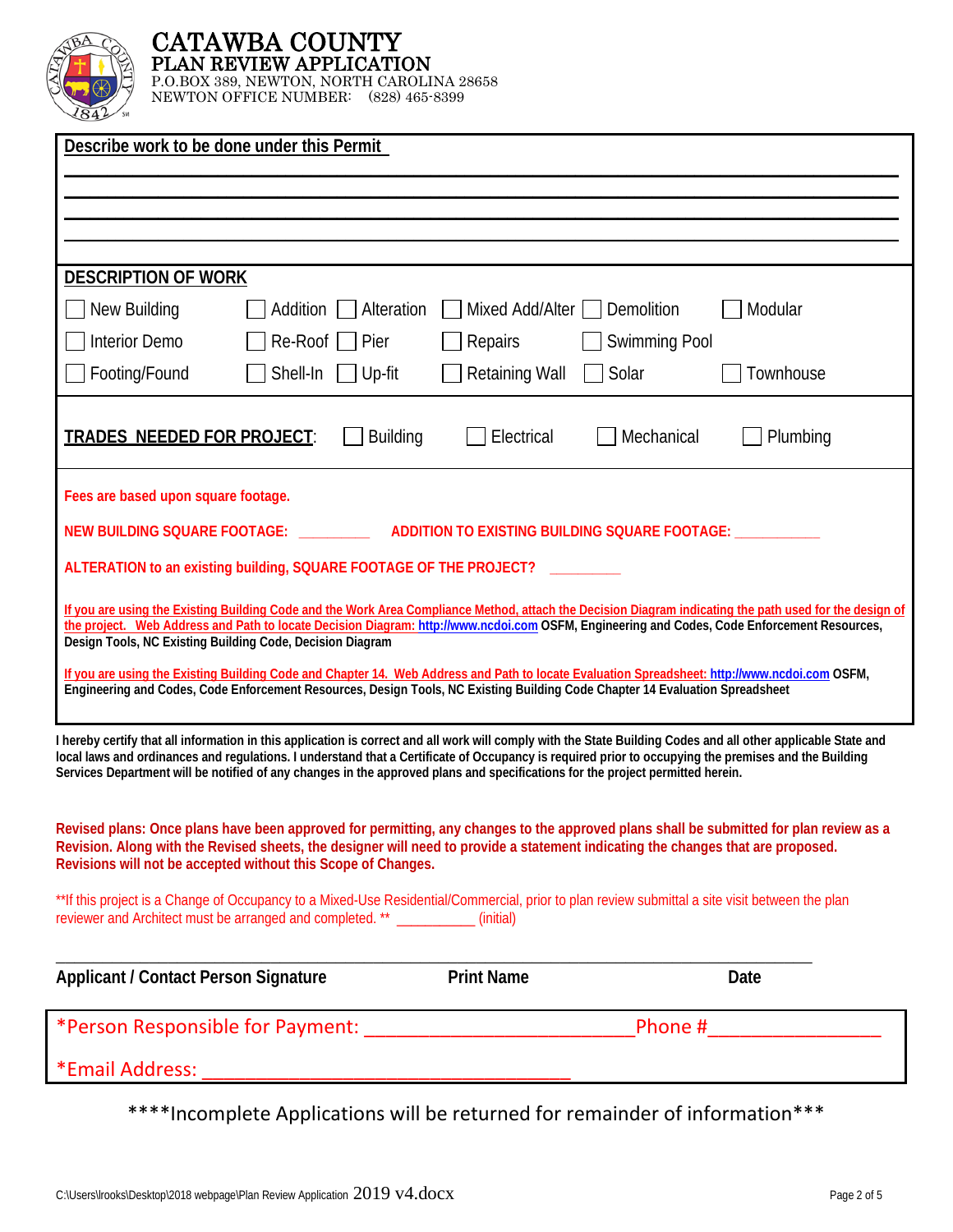

### **CATAWBA COUNTY<br>PLAN REVIEW APPLICATION<br>P.O.BOX 389, NEWTON, NORTH CAROLINA 28658** NEWTON OFFICE NUMBER: (828) 465-8399

### **NUMBER OF PLANS NEEDED FOR COMMERCIAL PLAN REVIEW**

Each Jurisdiction within Catawba County has different requirements concerning the number of Plans required for commercial plan review. Use the following information to determine the number of plans that must be submitted for each project. For Multi-Building projects, please contact the Plan Review division for submittal requirements. Approval from all applicable jurisdictions must be received prior to any building permits being issued.

| <b>Jurisdiction</b>                        | Number of Plans *           | <b>Additional Requirements</b>                                                                                     |
|--------------------------------------------|-----------------------------|--------------------------------------------------------------------------------------------------------------------|
| <b>Town of Brookford</b><br>(828) 322-4903 | 2 Full Sets with Site Plans | Brookford Zoning Department requires plans be submitted to their<br>office in addition to those listed here.       |
| <b>City of Claremont</b><br>(828) 459-7009 | 2 Full Sets with Site Plans | Claremont Zoning Department requires plans be submitted to their<br>office in addition to those listed here.       |
| <b>City of Conover</b><br>(828) 464-1191   | 1 Full Sets with Site Plans | Conover Zoning Department requires plans be submitted to their office<br>in addition to those listed here.         |
| Catawba County<br>(828) 465-8380           | 3 Full Sets with Site Plans | A Zoning Application must be submitted with plans.                                                                 |
| <b>City of Hickory</b><br>(828) 323-7422   | 6 Full Sets with Site Plans | A Zoning Application and Grading application must be submitted with<br>plans.                                      |
| Town of Longview<br>(828) 322-3921         | 2 Full Sets with Site Plans | Longview Zoning Department requires plans be submitted to their<br>office in addition to those listed here.        |
| <b>Town of Maiden</b><br>(828) 428-5000    | 2 Full Sets with Site Plans | Maiden Zoning Department requires plans be submitted to their office<br>in addition to those listed here.          |
| <b>City of Newton</b><br>(828) 465-7400    | 1 Full Sets with Site Plans | Newton Zoning Department requires plans be submitted to their office<br>in addition to those listed here.          |
| <b>Town of Catawba</b><br>(828) 241-2215   | 2 Full Sets with Site Plans | Town of Catawba Zoning Department requires plans be submitted to<br>their office in addition to those listed here. |

**\* See attached Environmental Health Notice to determine if additional set of plans is required for Health Department Review.**

### **Fire Prevention Plan Review**

The following jurisdictions have their own Fire Inspection Bureau's. Any project with Sprinklers, Automatic Fire Suppression systems, Fire Alarm Systems, or Hazardous Occupancies, must obtain separate approval and permits from these jurisdictions. All other areas within Catawba County will be administered by the Catawba County Fire Marshal's Office.

| <b>Hickory</b> | City of Hickory Fire Prevention Bureau (828) 323-7522     |
|----------------|-----------------------------------------------------------|
| Conover        | City of Conover Fire Prevention Division (828)464-1191    |
| <b>Newton</b>  | City of Newton Division of Fire Prevention (828) 695-4284 |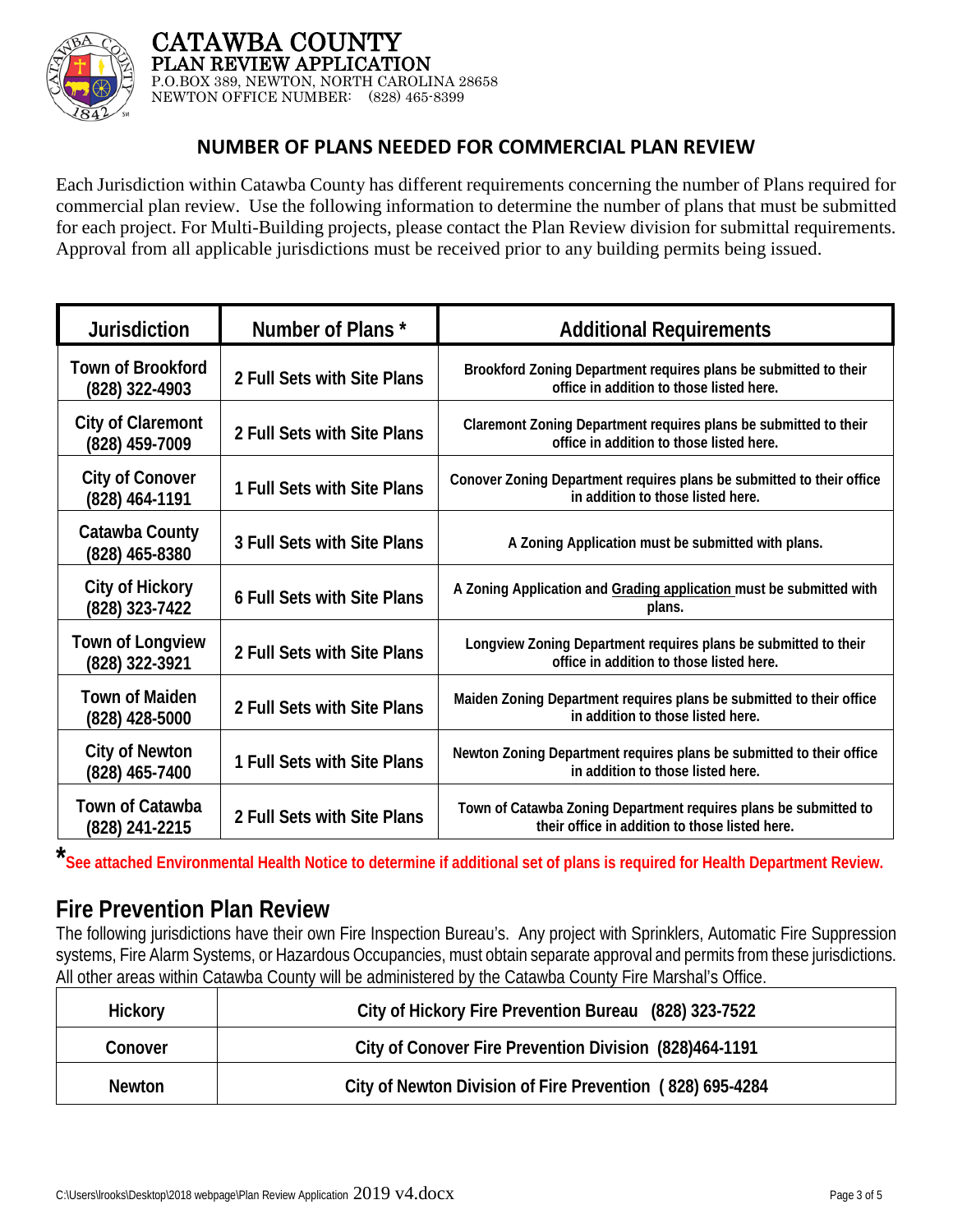

## CATAWBA COUNTY<br>PLAN REVIEW APPLICATION<br>P.O.BOX 389, NEWTON, NORTH CAROLINA 28658 NEWTON OFFICE NUMBER: (828) 465-8399

#### **ENVIRONMENTAL HEALTH PLAN REVIEW NOTICE**

If you will be commencing construction or operation of any of the uses listed below, you must also apply to the Catawba County Environmental Health department and submit a plan review application and provide a set of plans for review. A Catawba County Environmental Health Contact Info form must be completed and submitted with the plan. If there is not an appropriate application to fill out for your type of construction, then submit the plans along with the contact info form.

Facilities serving food to the public must also submit a "Food Service Plan Review" application and a \$250.00 plan review fee. Public swimming pools and spas also submit the "Application for Public Swimming Pool Operation Permit" and a \$300.00 plan review fee.

Tattoo establishments must also submit the "Application for Tattooing Plan Review" and a \$265.00 plan review fee. The forms are available at the Catawba County Building Services, or on the Environmental Health website at <http://www.catawbacountync.gov/environmentalhealth>

The General Statutes of North Carolina, under Public Health Law, § GS 130A, prohibits commencing construction on these types of facilities without first submitting plans and receiving approval from the local Environmental Health Department.

- Restaurant or any other facility selling food to the public
- Meat Market
- School Building or Lunchroom, public or private (includes colleges)
- Commissaries
- Elderly Nutrition Site
- Sport concession stand
- Hotel, Motel, or other Lodging establishment
- Bed and Breakfast Home or Inn
- Summer Camp
- Rest or Nursing Home
- Hospital
- Child Day Care Facility
- Migrant Housing
- Residential Care
- Jail
- Orphanage, Children's Home or similar
- Tattoo Parlor
- Swimming pool, spa, water spray area or other public impoundment of water (except single-family private residences)

If you have questions regarding whether your facility must obtain a plan review and permit from the Environmental Health Department, please call (828) 465-8270, or visit our offices, located in the Catawba County Government Center at 25 Government Drive, in Newton, North Carolina.

Please note if the food service establishment is a franchised or chain establishment an express plan review from Catawba County Environmental Health cannot be completed. You must submit your plans to the State Environmental Health Plan Review Section for review. Please contact them at 1-919-707-5864 or visit their website @ <https://ehs.ncpublichealth.com/faf/food/planreview/app.htm>